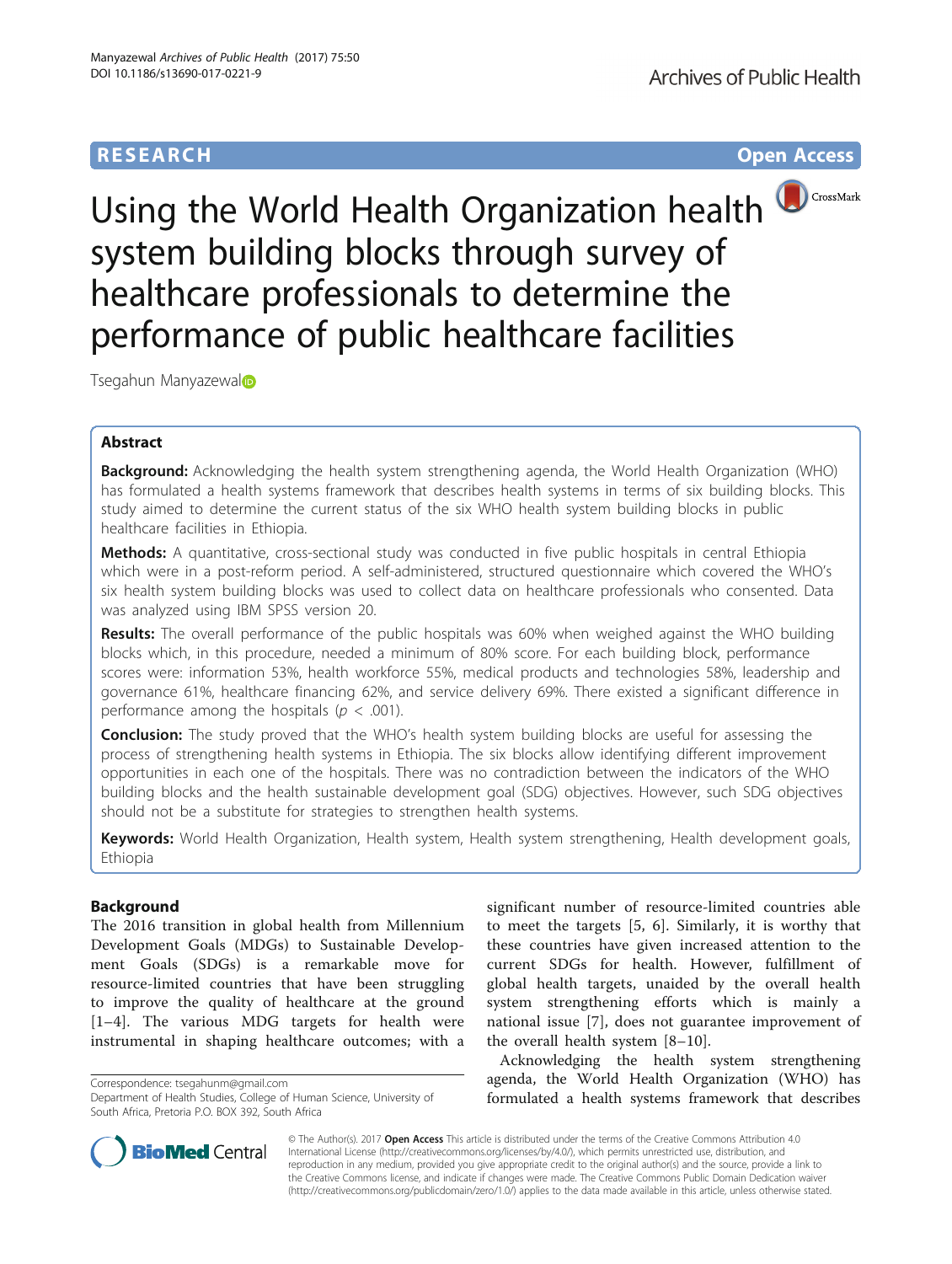health systems in terms of six building blocks which include service delivery, health workforce, information, medical products, vaccines and technologies, financing, and leadership/governance (Fig. 1) [\[11](#page-6-0)]. Good service deliveries are those which deliver effective, safe, quality personal and non-personal health interventions to those that need them, when and where needed, with minimum waste of resources. A well-performing health workforce is one that works in responsive ways, fair and efficient to achieve the best health outcomes possible, given available resources and circumstances. A well-functioning health information system is one that ensures the production, analysis, dissemination and use of reliable and timely information on health determinants, health system performance and health status. A well-functioning health system ensures equitable access to essential medical products, vaccines and technologies of assured quality, safety, efficacy and cost-effectiveness, with scientifically sound and cost-effective use. A good health financing system raises adequate funds for health, in ways that ensure people can use needed services and are protected from financial catastrophe or impoverishment associated with having to pay for them. Leadership and governance involve ensuring the existence of policy frameworks combined with effective oversight, coalition building, regulation, attention to system design and accountability. Strengthening health system means improving these six health system building blocks and managing their interactions in ways that achieve more equitable and sustained improvements across health services and health outcomes which require technical and political knowledge and action [\[11](#page-6-0)]. The WHO has supported its health system framework with a monitoring and evaluation framework to monitor program management

of health system investments, assess health system performance and evaluate the results of health reform investments [\[12\]](#page-6-0).

Studies indicate the WHO health system framework is instrumental in strengthening the overall health system and uses as catalyst for achieving global health targets such as the SDGs. Unlike other health system strengthening strategies which are disease-specific [\[13](#page-6-0)] or narrow [[14](#page-6-0)–[16\]](#page-6-0), the WHO's health system framework intends to improve the overall health in a responsive, financially fair and most efficient way [\[11](#page-6-0)]. Evidences revealed that the framework helps to assess in-country healthcare performances [\[17](#page-6-0)], interactions between health reforms and country health systems [[18\]](#page-6-0), implications of health sector reforms [\[19](#page-6-0)], and the status of health facilities [\[20](#page-6-0)] and specific health problems [[21\]](#page-6-0).

The various global health development goals and commitments have been the alarm bells to the government of Ethiopia. With significant contributions from global partners, the government of Ethiopia tailored to meet many of the global health indicators. For instance, the country has successfully achieved six of the eight MDGs, including MDG Goal 4 and other targets for HIV/AIDs, malaria, tuberculosis and other diseases, while MDG 5 (improve maternal health) is an area the country was off-track [\[22](#page-6-0)]. However, meeting such global targets alone could not justify improved and sustainable health system and the readiness responding effectively to unanticipated health threats.

Since 2008, the Ethiopian government is implementing healthcare reform aimed at strengthening the overall health system [[23](#page-7-0)]. A system of tracking clients' opinions and complaints about services has been put in place to enable the Ethiopian government to take appropriate and immediate actions. Based on the principle of BPR

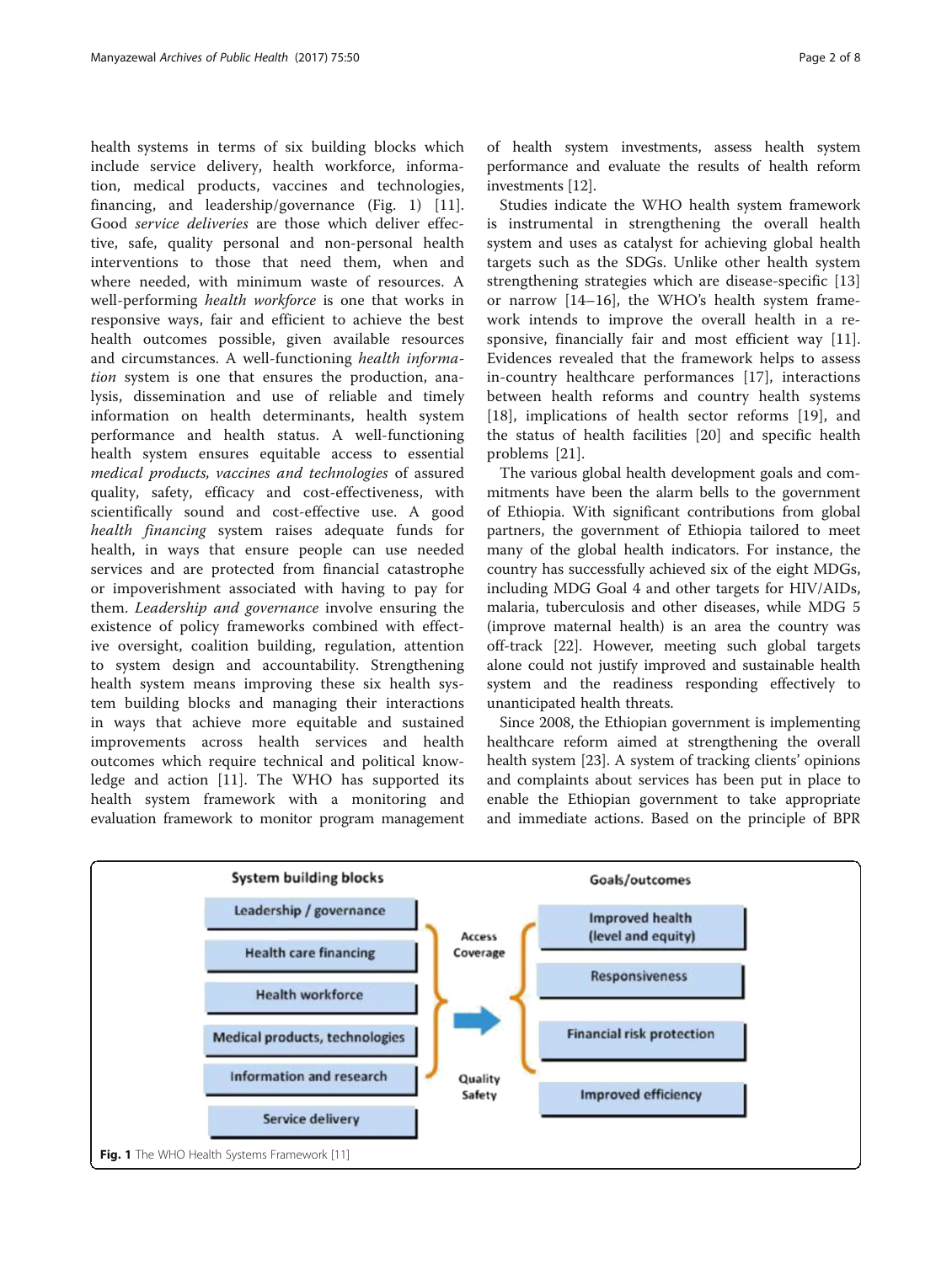[[24\]](#page-7-0), the FMoH has conducted "as is" analysis to document pertinent issues, understand the pros and cons of the existing healthcare delivery system in the country and figure out the different dynamics that should be considered in the redesign of the new reform. With these, "to be" business processes were designed, public health sector standards formulated, and standard operating procedures and implementation tools developed [[25\]](#page-7-0). The reform has been progressively implemented through a series of training sessions for managers and technicians at all levels followed by changes in staff deployment, specific job assignments and the recruitment of new staff. Stretched objectives were synthesized and sub processes that form the core process identified. Public hospital services were structured into three major case teams namely; Emergency, Outpatient, and Inpatient, where Outpatient and Inpatient case teams were further classified into eight and nine case teams, respectively [[26\]](#page-7-0). However, despite implementing the healthcare in public healthcare facilities, little is known about the current status of the public hospitals in terms of the WHO's health system building blocks.

Building on the lessons learned in the MDGs and considering the current socioeconomic landscape, the Government of Ethiopia is developing and implementing its Health Sector Transformation Plan (HSTP) – a fiveyear (2015–2020) national health sector strategic plan and the first phase in the 'Envisioning Ethiopia's Path towards Universal Health Coverage through Strengthening Primary Healthcare' [[22](#page-6-0)]. In the HSTP, four pillars of excellence are believed to help the sector attain its mission and vision: health service delivery, quality improvement and assurance, leadership and governance, and health system capacity. The four pillars are linked with the WHO's six health system building blocks.

The status of the WHO's six building blocks at public health facilities would configure the health system and its outcomes in national as well as global needs. Public hospitals, with their possibilities for improved healthcare services, training, research and innovations, are potential to favorably influence the broader array of the healthcare system. Thus, periodic evaluation of the overall healthcare system is required to identify gaps and provide appropriate interventions. Such constructive insights would consolidate global health development goals and routine healthcare needs for possible improvements of the overall health system. Keeping this up-front, this study intends to determine the current status of the WHO's six health system building blocks in public hospitals in central Ethiopia.

### Methods

A quantitative, cross-sectional study was carried out to analyze the status of the Six WHO health system building blocks in public hospitals in central Ethiopia,

thus Addis Ababa. Addis Ababa was selected among the 11 administrative divisions of Ethiopia considering its presence as the largest and city capital of Ethiopia. The Addis Ababa Health Bureau has been implementing the healthcare reform in public healthcare sector that it owned. The bureau administers six public hospitals which deliver advanced preventive and curative health services, from which all that have been implementing the BPR healthcare reform since its inception in 2009 ( $n = 5$ ) were purposively selected to maximize the scope of the study thereby ensure external validity. Hence, the five public hospitals were purposively sourced as they were in a post-reform phase.

The study was conducted between January and June 2015. The target group was all healthcare professionals in the public hospitals  $(n = 1681)$  which included medical doctors, nurses, laboratory professionals, pharmacists, dentists, health officers, and sanitarians. Of these, all who started working in the hospitals at least a year ahead of initiation of the reform ( $n = 476, 28\%$ ) were purposively drawn to select respondents who knew the performance of the hospitals before implementation of the reform and better analyze the changes that occurred because of the reform.

A self-administered, structured questionnaire targeting healthcare professionals was developed in a 5-level scale and used for data collection. To elicit a quality questionnaire, secondary data and related studies conduct elsewhere were reviewed and the questionnaire pretested. The questionnaire was structured to cover the six WHO health system building blocks and specific indicators were adapted from the target in the BPR healthcare reform document for improvements in healthcare facilities:

Leadership/governance: new organizational practices and policies, the best use of resources, appropriate use of staff working hour, satisfaction of patients and providers, capacity to assemble and manage resources; Healthcare financing: efficient and effective healthcare financing system, linkage of financial mobilization with evidence-based plan, effective budget consumption, the required financial resources to ensure sustainability, and reduced wastage and enhanced cost-effective interventions;

Health workforce: qualified staff, job satisfaction, motivation, conducive structure, appropriate and timely feedback;

Medical products/technologies: adequate drugs, medical supplies, medical apparatuses and equipment, up-todate technologies for patient diagnosis, new organizational practices and policies, networking with the external environment;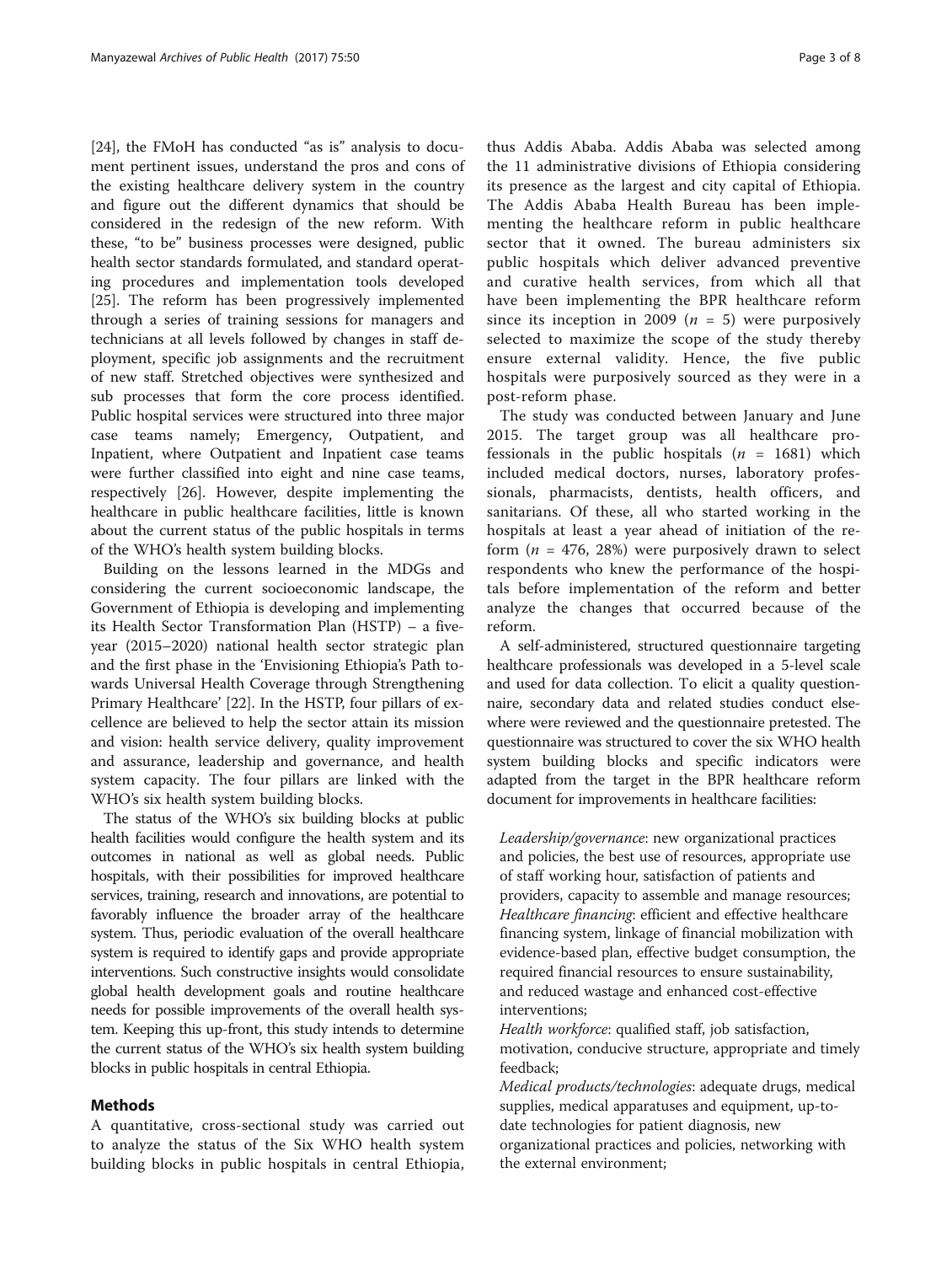Information: monitoring and evaluation, up-to-date and appropriate guidelines and protocols, appropriate internet access, easy and time-efficient reporting system; Service delivery: patient satisfaction, on-time services, improved treatment and respect to patients, patient indiscrimination, mode of communications suitable to patients.

Data analysis was performed through calculation of descriptive statistical procedures on IBM SPSS version 20. Each of the five responses had a numerical value  $(1-5)$ , in which the highest two scoring answers  $(4)$ and 5) were taken as positive outcomes while the rest three responses were considered as negative outcomes. With this, a positive outcome for each of the WHO six building blocks had a value of 4, which is equivalent to a mean percentage score [[27\]](#page-7-0) of 80% or above. As the questions were grouped under the six building blocks, a scale score was computed as the mean of the scale item scores, while the median score was employed to measure central tendency among individual questions.

The study was granted ethical clearance certificate from the Higher Degrees Committee of the Department of Health Studies, University of South Africa and the Research and Technology Transfer Core-process of the Addis Ababa City Administration Health Bureau. Informed consent form was developed for each respondent to read and sign before moving on to fill-in the questionnaires.

### Results

### Socio-demographic profile

A total of 406 healthcare professionals participated in the study, among which 282 (69.5%) were women. The majority of participants (195, 48%) were in the age ranging from 30 to 39, while very few (26, 6.4%) were in the age ranging from 50 to 59. The largest proportion of participants (304, 74.9%) was nurses, followed by medical doctors (35, 8.6%), medical laboratory professionals (24, 5.9%), pharmacist (16, 3.9%), X-ray technicians (11, 2.7%) and sanitarians (2, 0.5%). Academically, the largest proportion of participants (342, 84.2%) had bachelor's degree, followed by Diploma (37, 9.1%), medical doctorate with specialization (18, 4.4%), MSc/MA or MPH (7, 1.7%), and certificate 2 (0.5%). A large number of participants (202, 49.8%) worked as a healthcare professional for 10 to 19 years.

Table [1](#page-4-0) summarizes the status of the WHO six building blocks in the study hospitals.

### Leadership/governance building block

Data was collected about elements of governance/leadership from public healthcare perspectives. Given the

increasing diffusion of new organizational practices and policies across the study hospitals, the impact of this practice had little benefit (60%) when weighed against the perceived value ( $\geq 80\%$ ). Resource management had challenges in that the best use of resource (65%) and the capacity to assemble and manage resources (61%) in the hospitals were not adequate, signifying that leadership skills were loosen on this matter. Regarding staff working hour, the result was smaller (58%) and even lesser than all the rest scores in leadership/governance section, implying a higher misuse of working hours in the hospitals. Healthcare professionals in the hospitals perceive an overall 61% satisfaction of employees and patients regarding how the hospitals are currently operating. In this leadership/governance category, a relatively highest score (65%) was in the use of resources, while the least score (58%) was in the use of staff working hours. In general, the average score of leadership/governance in this study was 61%, which was lower than the 80% score perceived in the WHO's health system framework.

### Healthcare financing

For this building block, five questions were posed to realize the healthcare financing capacity of the hospitals. The author learned from the healthcare professionals that there is a loosen linkage between financial mobilization and evidence-based planning. The performance of the hospitals toward reducing wastage of resources while enhancing cost-effective interventions was deprived and the overall budget consumption was ineffective, which were potential for financial recessions. There had been a relatively better achievement (65%) towards gaining financial resources essential for sustainability of healthcare services. The average score of leadership/governance was 62%, which was yet lower than the perceived 80% score.

### Health workforce

This section witnessed multifactorial public health workforce challenges which need contextual changes in line with the WHO health workforce needs. The study captures major claims on availability of staff restrooms (47%). There exist job dissatisfaction and demotivation of the public health workforce, with potential impacts on the overall health system. The average score for health workforce was 55%, which was much lower than the 80% score perceived for the WHO's health system framework for health workforce.

### Medical products/technologies

The impetus for medical technologies and practices had gaps when scaled against the intended WHO requirements. The hospitals are not well-resourced with enough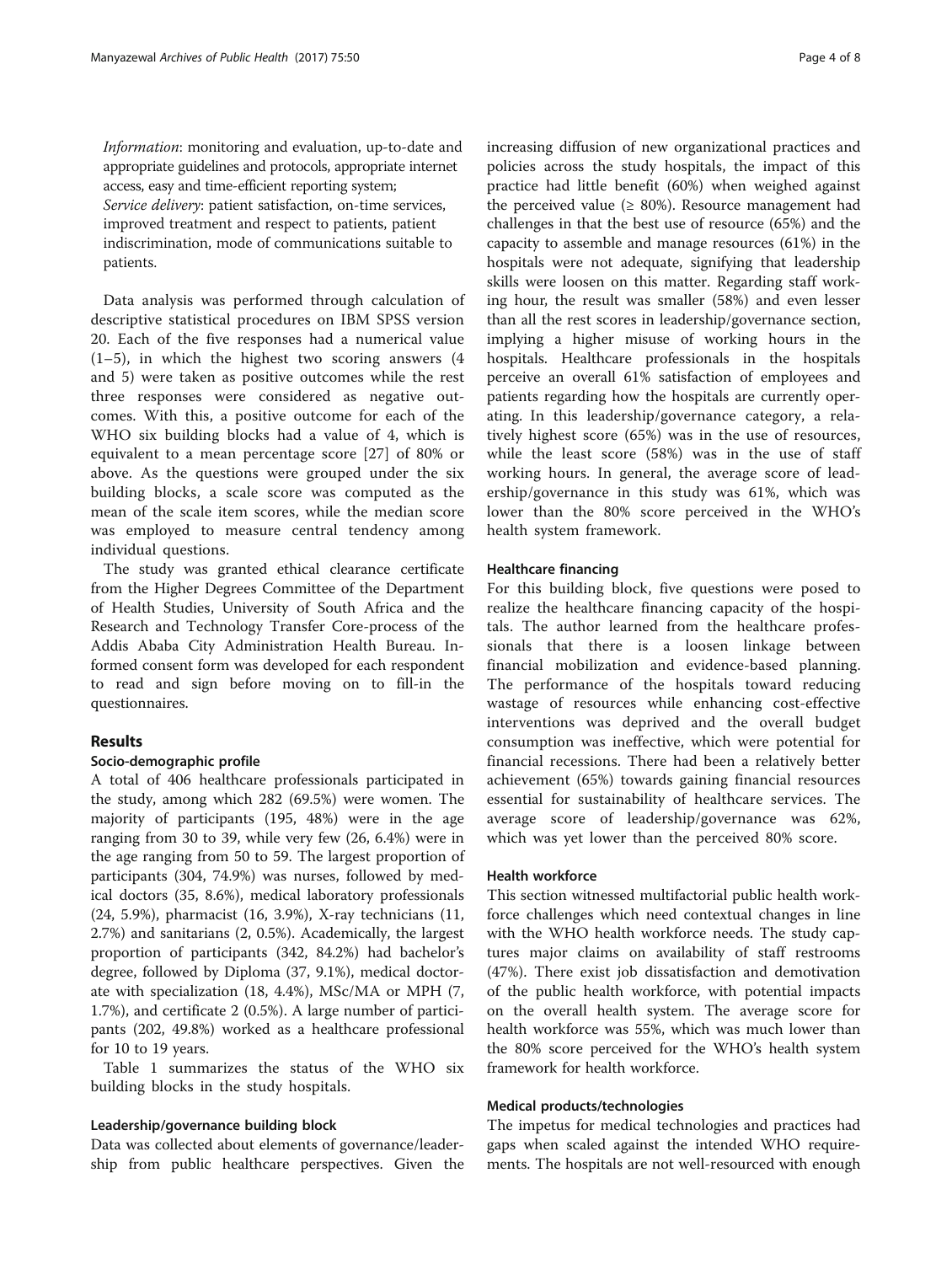<span id="page-4-0"></span>Table 1 The status of the WHO health system building blocks in public hospitals

| WHO health system building blocks                                        | Score (%) |
|--------------------------------------------------------------------------|-----------|
| Leadership/Governance                                                    |           |
| New organizational practices and policies                                | 60        |
| The best use of resources                                                | 65        |
| Appropriate use of staff working hour                                    | 58        |
| Satisfaction of patients and providers                                   | 61        |
| Capacity to assemble and manage resources                                | 61        |
| Average                                                                  | 61        |
| Healthcare financing                                                     |           |
| Efficient and effective health care financing system                     | 63        |
| Linkage of financial mobilization with<br>evidence-based plan            | 58        |
| Effective budget consumption                                             | 62        |
| The required financial resources to insure<br>sustainability             | 65        |
| Reduced wastage and enhanced<br>cost-effective interventions             | 61        |
| Average                                                                  | 62        |
| Health workforce                                                         |           |
| The required qualified staff                                             | 63        |
| Job satisfied staff                                                      | 51        |
| Motivated staff                                                          | 49        |
| Conducive staff rest room                                                | 47        |
| Conducive structure                                                      | 62        |
| Appropriate and timey feedback                                           | 56        |
| Average                                                                  | 55        |
| Medical technology                                                       |           |
| Enough drugs, medical supplies, medical<br>apparatuses and equipment     | 56        |
| Up-to-date technologies for patient diagnosis                            | 58        |
| New organizational practices and policies                                | 56        |
| Networking with external environment                                     | 60        |
| Average                                                                  | 58        |
| Information                                                              |           |
| Monitoring and evaluation system                                         | 64        |
| Up-to-date and appropriate guidelines and protocols                      | 57        |
| Internet access                                                          | 38        |
| Easy and time-efficient reporting system                                 | 53        |
| Average                                                                  | 53        |
| Service delivery                                                         |           |
| Satisfied patients                                                       | 63        |
| On-time services                                                         | 69        |
| Improved treatment and respect to patients                               | 66        |
| No patient discrimination                                                | 80        |
| Services to patients using mode of communication<br>suitable to patients | 69        |
| Average                                                                  | 69        |

drugs, medical supplies, medical apparatus and equipment. As well, there was a need for networking the hospitals with the external environment for a possible exchange of medical technologies. The average score of medical technologies was 58%, which was much lower than the 80% score intended in the WHO's health system framework for medical products/technologies.

#### Information

The study set out to the existing information system in terms of the WHO building block and found that information is limited in opportunity and scope. Healthcare professionals in the hospitals recognized that access to internet is limited (38%) to hospital staff. The hospitals' duties were poorly supported by up-to-date and appropriate guidelines and protocols. Monitoring and evaluation system of the hospitals was viewed as a fairly practice when compared with other responses in this section. The average score for information was 53%, which was much lower than the intended 80% score.

#### Service delivery

Service delivery had some fairly gains. The healthcare professionals (80%) highlighted that there are no patient discriminations, though this finding needs to be confirmed with patients. On-time access to services and availability of services in a mode of communication suitable to patients both scored 69%. The average score for service delivery was 69%, which was yet lower than the perceived 80% and above score. While this 69% score for service delivery was the highest among the six WHO health system building blocks.

### Overall performance

In line with the WHO health system building blocks, the overall health system performance of public hospitals in central Ethiopia was 60%. Looking at each building block, results were lesser for information (53%), health workforce (55%), medical products/technologies (58%), leadership/governance (61%), healthcare financing (62%) and service delivery (69%). There was a significant difference in healthcare performance between at least two hospitals ( $\chi^2$  = 571.902, *p* < .001).

### **Discussion**

This study aimed to find out the current status of the six WHO health system building blocks in public healthcare facilities in Ethiopia. The findings revealed that the overall performance of public hospitals which were in a post-reform phase was lesser when weighed against the WHO's six health system building blocks. The public hospitals scored less for each WHO building block, which includes information, health workforce, medical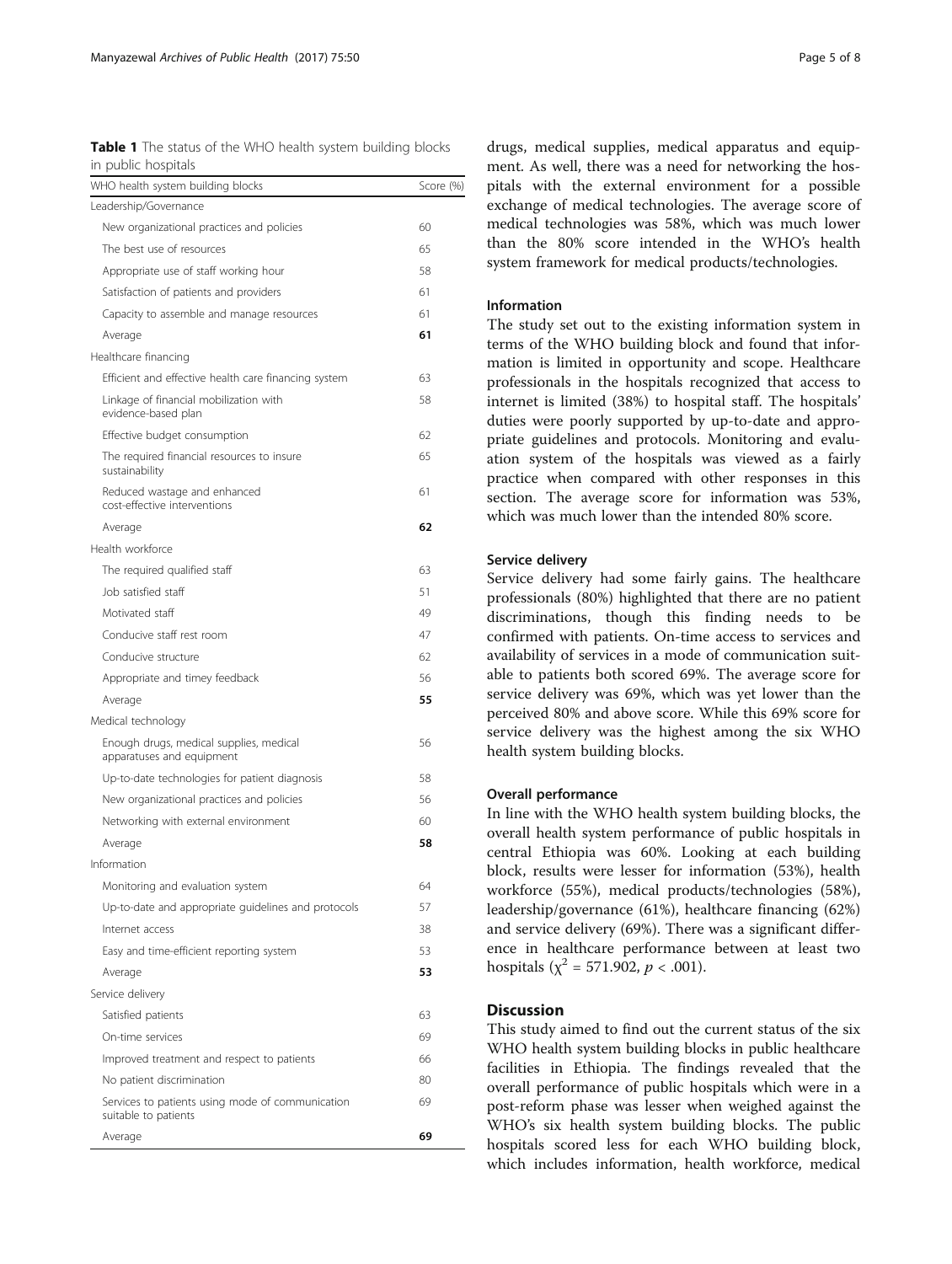products/technologies, leadership/governance, healthcare financing, and service delivery.

Over the past decade, the WHO and other organizations in the field have given much attention to the issue of health systems strengthening [[7, 14](#page-6-0), [28](#page-7-0)–[30\]](#page-7-0) and the government of Ethiopia has been in the loop reaffirming its commitments and consolidating the gains [\[10](#page-6-0), [13](#page-6-0), [31](#page-7-0)–[33](#page-7-0)]. This study deepens understanding of how healthcare facilities can develop a platform to assess and monitor their performances for on-going improvements in the context of the WHO's six health system building blocks. The approach facilitates results measurement through generating data for measuring outputs for a better and sustained improvement. The main data source of the study was from healthcare professionals which are the ultimate resources of health systems and markedly responsible for monitoring the healthcare climate [\[34](#page-7-0)]. Studies exhibited that healthcare professionals are key sources of information to track and monitor health system progresses [[35, 36\]](#page-7-0), and there have been unwanted variations in healthcare practices that cannot be explained by patients [\[37](#page-7-0)].

The study witnessed that there were major issues which may affect the status of the six WHO building blocks in public hospitals. The hospitals' governances did not pursue staff loyalty to effectively use their time to maximize the hospitals' capacity and sustainability. This needs keener interest of the hospitals' administrations to probe on the governance constraints and take possible interventions to attain the intended WHO governance/leadership needs among others.

Healthcare financing was another concern in the current status of the WHO building blocks. The healthcare financing capacity, in relation to healthcare goods and services, indicates that mandatory steps still remain. The hospitals were not effective enough in linking financial mobilization with evidence-based plans. Besides, the hospitals were unable to reduce wastages and enhance cost-effective interventions. These indicate that the healthcare financing gaps identified in this study need to restructure. The policy options that the FMoH proposed to address challenges in healthcare financing are health insurance and social health insurance [\[38\]](#page-7-0). These two options could be considered as possible options for improvement in healthcare financing. However, additional specific strategies which target public hospitals need to be formulated to address finance related gaps identified in the study. As households in rural part of Ethiopia are included in public health insurance schemes [\[39](#page-7-0)], the Ethiopian government could shift existing budgets for strengthening health system at public hospitals. The cost which was estimated for implementing the HSTP in the year 2015/16–2019/20 is \$177,723,169, where the highest share goes to human resource and infrastructure

[[22\]](#page-6-0). From this budget, public hospitals need to secure a significant share to enhance their capacity and be equipped with innovative technologies.

Regarding health workforce, only a fraction of the WHO building block for workforce was achieved. Lack of job satisfaction, motivation, convenient infrastructure, timely performance feedback, and qualified staff were major gaps identified in the public hospitals. This finding is in support of previous studies conducted in Ethiopia at different times and with different target populations [\[40](#page-7-0)–[43](#page-7-0)]. A previous report of the FMoH also witnessed scarcity and inappropriate usage of medical products and technologies in public hospitals [\[22](#page-6-0)]. There were scarcities of drugs, medical supplies, medical apparatus, and equipment in the hospitals. There was less effort taken towards initiating new practices for effective and advanced usage of technologies. Hence, evocative strategies with huge investments in health workforces' education and training, management, retention, incentives, motivation, and job satisfaction are required to meet the intended human resource need.

Similarly, information communication and exchange methods, which are active catalysts in the broadbased health development, were stagnated, thus need improvements. The hospitals have been highly affected by lack of sufficient internet access in the hospitals, which could hinder staff from updating their knowledge and translating to their patients. In the same sense, there have been many guidelines that the FMoH and its partner organizations developed and shared for bench-level use. However, the guidelines and other standard operating procedures were not fairly in place as quick references. Such constraints need practicable health information strategies coupled with monitoring system. Overall, there is a need for further progress in all the six WHO health system building blocks. The use of the six WHO health system building blocks was proved to be instrumental for assessing and following-up of the overall healthcare system.

This study is with some limitations. Evidences only from healthcare professionals might be subjected to their experiences and expectations. Hence, expanding the sources of the study data set to capture more inclusive information that could be obtained from patients or the existing hospital data was necessary. On the other side, the relatively low proportion of physicians among those who answered the interview may hide the actual view of clinicians in the analysis. Or else, the study's approach proved that the use of the six WHO building blocks to numerically assess and monitor public healthcare sectors is possible. Healthcare facilities can employ this approach to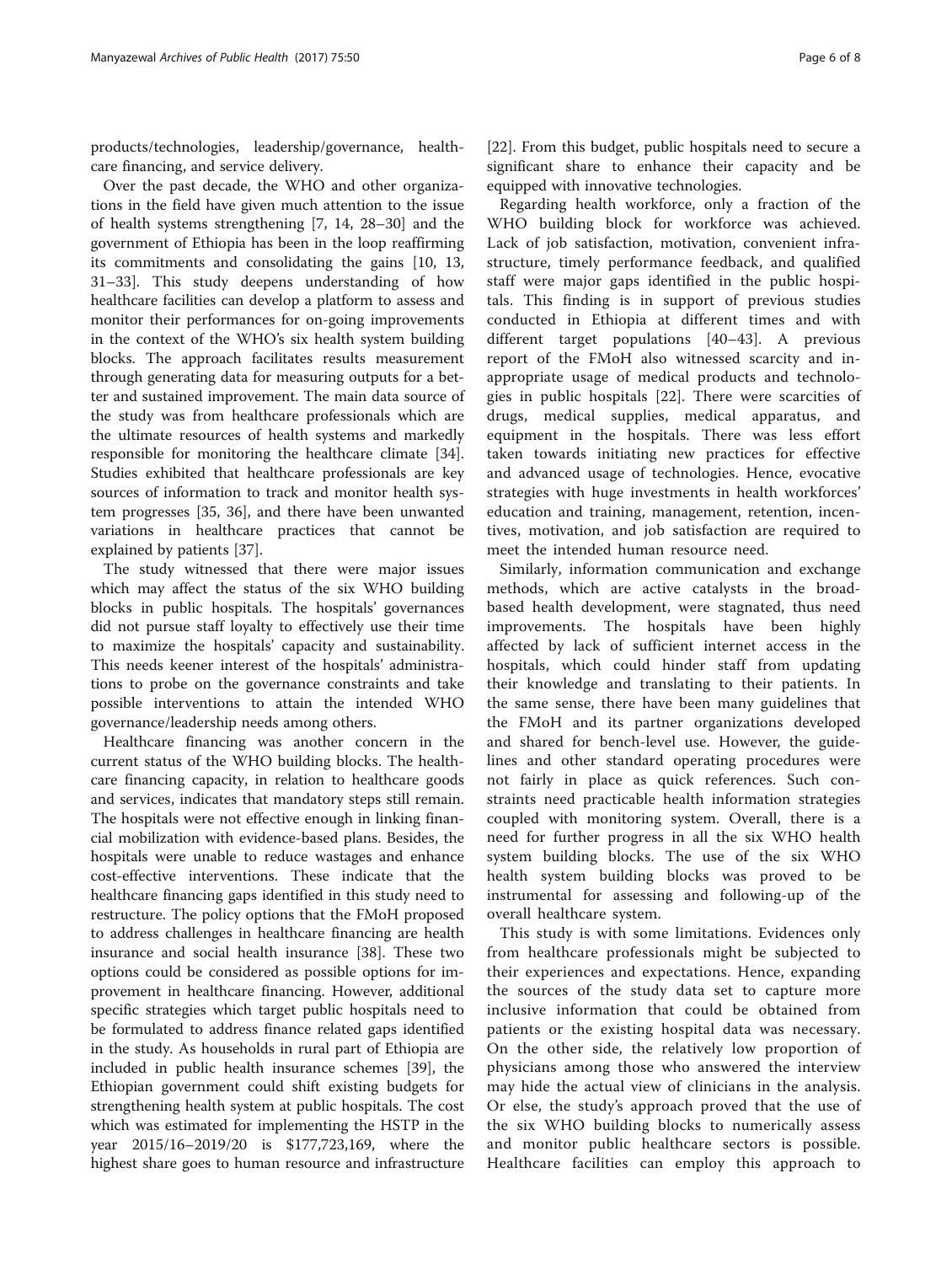<span id="page-6-0"></span>assess and follow-up their own strengths and weaknesses with minimum costs. With this, it is possible to strengthen health system at various levels, and simultaneously integrate global health commitments for sustainability and ownership.

### Conclusion

The study proved that the WHO's six health system building blocks are useful for assessing the process of strengthening health systems in Ethiopia. The six blocks allow identifying different improvement opportunities in each one of the hospitals. There is no contradiction between the indicators of the WHO health systems building blocks and the health sustainable development goal (SDG) objectives. However, such SDG objectives should not be a substitute for strategies to strengthen health systems.

#### Abbreviations

FMoH: Federal Democratic Republic of Ethiopia Ministry of Health; HSTP: Health Sector Transformation Plan; MDG: Millennium Development Goal; SDG: Sustainable Development Goal; WHO: World Health Organization

#### **Acknowledaments**

The author would like to thank Prof. MC Matlakala, Prof. MJ Oosthuizen, and Dr. Shewangizaw Getahun for their expert guidance.

#### Funding

This research project has been supported by the University of South Africa.

#### Availability of data and materials

The dataset supporting the conclusions of this article is included within the article.

#### Authors' contributions

TM conceived, designed and implemented the study. TM analysed and interpreted data, wrote the first draft, critically revised it for important intellectual content and approved the final version of the manuscript for publication.

#### Ethics approval and consent to participate

The study was granted an ethical clearance certificate from the Higher Degrees Committee of the Department of Health Studies, University of South Africa, and the Research and Technology Transfer Core-process of the Addis Ababa City Administration Health Bureau. Written informed consent was developed for each respondent to read and

sign before moving on to fill-in the questionnaire.

#### Consent for publication

The study did not include details, images, or videos relating to individual participants, thus consent for publications were not required.

#### Competing interests

The author declares that she has no competing interests.

#### Publisher's Note

Springer Nature remains neutral with regard to jurisdictional claims in published maps and institutional affiliations.

#### Received: 24 March 2017 Accepted: 12 July 2017 Published online: 31 August 2017

#### References

1. Liu L, Oza S, Hogan D, Chu Y, Perin J, Zhu J, et al. Global, regional, and national causes of under-5 mortality in 2000-15: an updated systematic analysis with implications for the sustainable development goals. Lancet. 2017;388(10063):3027–35.

- 2. Fowkes FJ, Draper BL, Hellard M, Stoové M. Achieving development goals for HIV, tuberculosis and malaria in sub-Saharan Africa through integrated antenatal care: barriers and challenges. BMC Med. 2016;14(1):202.
- 3. Bundhamcharoen K, Limwattananon S, Kusreesakul K, Tangcharoensathien V. Contributions of national and global health estimates to monitoring health-related sustainable development goals. Glob Health Action. 2016;9:32443.
- 4. Tebbutt E, Brodmann R, Borg J, MacLachlan M, Khasnabis C, Horvath R. Assistive products and the sustainable development goals (SDGs). Glob Health. 2016;12(1):79.
- 5. GBD 2015 SDG Collaborators. Measuring the health-related Sustainable Development Goals in 188 countries: a baseline analysis from the Global Burden of Disease Study 2015. Lancet. 2016;388(10053):1813–50.
- 6. Kirigia JM, Pannenborg CO, Amore LG, Ghannem H, IJsselmuiden C, Nabyonga-Orem J. Global forum 2015 dialogue on "from evidence to policy - thinking outside the box": perspectives to improve evidence uptake and good practices in the African region. BMC Health Serv Res. 2016;16(4):215.
- 7. Hafner T, Shiffman J. The emergence of global attention to health systems strengthening. Health Policy Plan. 2013;28(1):41–50.
- 8. Chapman AR. Assessing the universal health coverage target in the sustainable development goals from a human rights perspective. BMC Int Health Hum Rights. 2016;16(1):33.
- 9. Mann C, Ng C, Akseer N, Bhutta ZA, Borghi J, Colbourn T, et al. Countdown to 2015 country case studies: what can analysis of national health financing contribute to understanding MDG 4 and 5 progress? BMC Public Health. 2016;16(2):792.
- 10. Manyazewal T, Oosthuizen MJ, Matlakala MC. Proposing evidence-based strategies to strengthen implementation of healthcare reform in resourcelimited settings: a summative analysis. BMJ Open. 2016;6(9):e012582.
- 11. World Health Organization (WHO). Everybody's business strengthening health systems to improve health outcomes: WHO's framework for action. WHO; Geneva: 2007. [http://www.who.int/healthsystems/strategy/](http://www.who.int/healthsystems/strategy/everybodys_business.pdf) [everybodys\\_business.pdf](http://www.who.int/healthsystems/strategy/everybodys_business.pdf)
- 12. World Health Organization (WHO). Monitoring the building blocks of health systems: a handbook of indicators and their measurement strategies. Geneva, Switzerland: WHO;2010.
- 13. Marinucci F, Manyazewal T, Paterniti AD, Medina-Moreno S, Wattleworth M, Hagembe J, et al. Impact of horizontal approach in vertical program: continuous quality improvement of malaria and tuberculosis diagnostic services at primary-level medical laboratories in the context of HIV care and treatment program in Ethiopia. Am J Trop Med Hyg. 2013;88(3):547–51.
- 14. Swanson RC, Atun R, Best A, Betigeri A, de Campos F, Chunharas S, et al. Strengthening health systems in low-income countries by enhancing organizational capacities and improving institutions. Glob Health. 2015;11:5.
- 15. Goldberg J, Bryant M. Country ownership and capacity building: the next buzzwords in health systems strengthening or a truly new approach to development? BMC Public Health. 2012;12:531.
- 16. van Olmen J, Marchal B, Van Damme W, Kegels G, Hill PS. Health systems frameworks in their political context: framing divergent agendas. BMC Public Health. 2012;12:774.
- 17. Mounier-Jack S, Griffiths UK, Closser S, Burchett H, Marchal B. Measuring the health systems impact of disease control programmes: a critical reflection on the WHO building blocks framework. BMC Public Health. 2014;14:278.
- 18. Senkubuge F, Modisenyane M, Bishaw T. 2014. Strengthening health systems by health sector reforms. Glob health action. 2014;7:23568.
- 19. Obermann K, Chanturidze T, Richardson E, Tanirbergenov S, Shoranov M, Nurgozhaev A. Data for development in health: a case study and monitoring framework from Kazakhstan. BMJ Global Health. 2016;1:e000003.
- 20. Mutale W, Bond V, Mwanamwenge MT, Mlewa S, Balabanova D, Spicer N, et al. Systems thinking in practice: the current status of the six WHO building blocks for health system strengthening in three BHOMA intervention districts of Zambia: a baseline qualitative study. BMC Health Serv Res. 2013; 13:291.
- 21. Fisher JR, Cabral de Mello M. Using the World Health Organization's 4S– Framework to Strengthen National Strategies, Policies and Services to Address Mental Health Problems in Adolescents in Resource-Constrained Settings. Int J Ment Health Syst. 2011;5:23.
- 22. Federal Democratic Republic of Ethiopia Ministry of Health (FMoH). Health Sector Transformation Plan (HSTP): 2015/16–2019/20. Addis Ababa, Ethiopia: